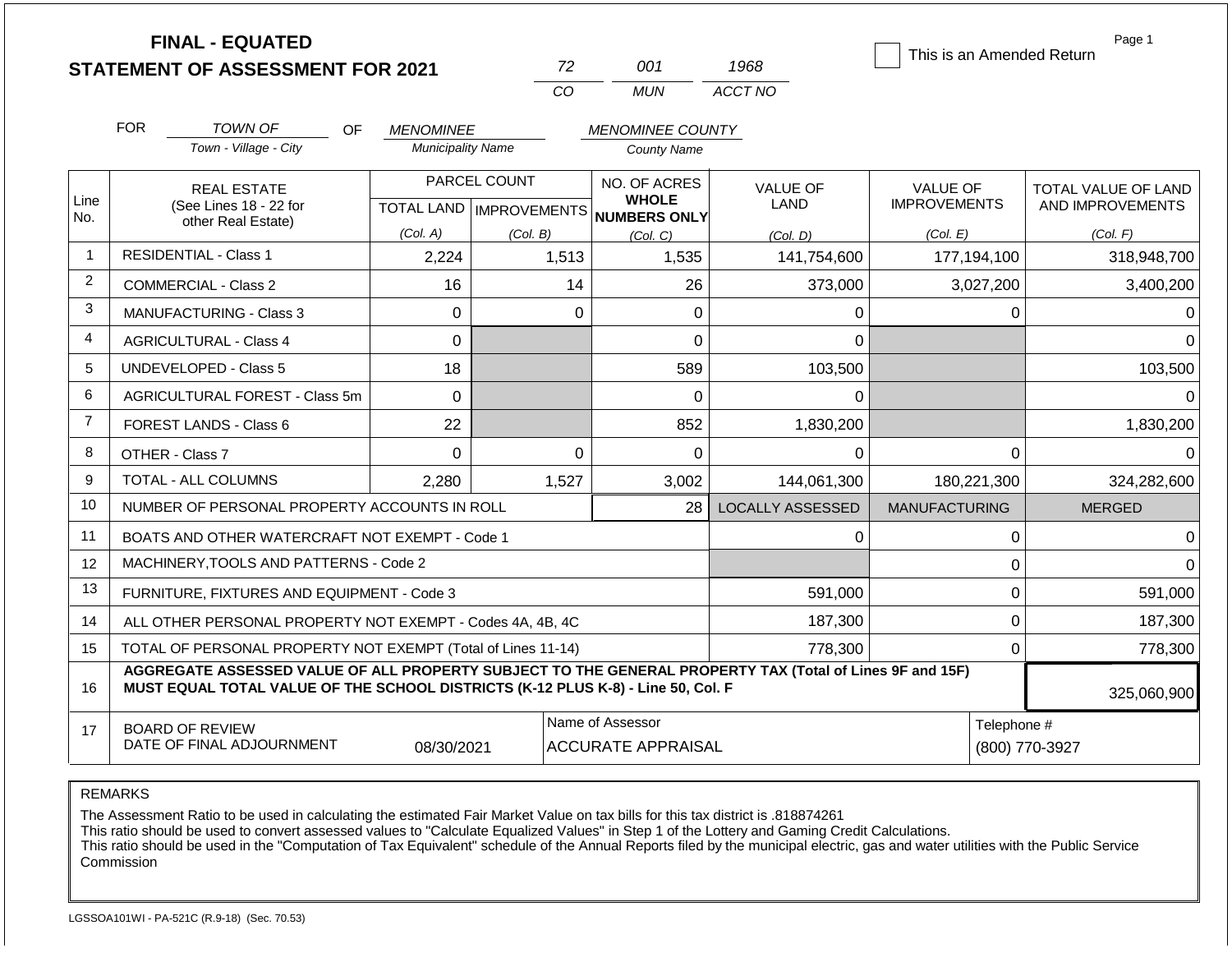# **FOREST CROP AND OTHER EXEMPT LAND**

2021 72 001 1968

FOREST LANDS (Line 7) and FOREST CROPS (in this section) - are **NOT** the same *YEAR CO MUN ACCT NO*

|    | Private Forest Crop - Reg Class @ 10¢ per acre                                 |                                                            |                    |                                                           |                                                                              | Private Forest Crop - Reg Class @ \$2.52 per acre                  |                 |                    |                    |                    |
|----|--------------------------------------------------------------------------------|------------------------------------------------------------|--------------------|-----------------------------------------------------------|------------------------------------------------------------------------------|--------------------------------------------------------------------|-----------------|--------------------|--------------------|--------------------|
| 18 | (a) PARCELS                                                                    | (b) ACRES                                                  | (c) ASSESSED VALUE |                                                           | (d) PARCELS                                                                  |                                                                    | (e) ACRES       |                    | (f) ASSESSED VALUE |                    |
|    |                                                                                |                                                            |                    |                                                           |                                                                              |                                                                    |                 |                    |                    |                    |
|    |                                                                                | Private Forest Crop - Special Class @ 20¢ per acre         |                    |                                                           | Entered Before 2005 Managed Forest - Ferrous Mining CLOSED @ \$7.87 per acre |                                                                    |                 |                    |                    |                    |
| 19 | (c) ASSESSED VALUE<br>(b) ACRES<br>(a) PARCELS                                 |                                                            |                    | (d) PARCELS                                               |                                                                              | (e) ACRES                                                          |                 | (f) ASSESSED VALUE |                    |                    |
|    |                                                                                |                                                            |                    |                                                           |                                                                              |                                                                    |                 |                    |                    |                    |
|    |                                                                                |                                                            |                    | Entered Before 2005 Managed Forest - OPEN @ 74 ¢ per acre |                                                                              | Entered Before 2005 Managed Forest - CLOSED @<br>$$1.75$ per acre  |                 |                    |                    |                    |
| 20 | (a) PARCELS                                                                    | (b) ACRES                                                  |                    | (c) ASSESSED VALUE                                        |                                                                              | (d) PARCELS                                                        |                 | (e) ACRES          |                    | (f) ASSESSED VALUE |
|    |                                                                                |                                                            |                    |                                                           |                                                                              |                                                                    |                 |                    |                    |                    |
|    |                                                                                | Entered After 2004 Managed Forest - OPEN @ \$2.04 per acre |                    |                                                           |                                                                              | Entered After 2004 Managed Forest - CLOSED @ \$10.20 per acre      |                 |                    |                    |                    |
| 21 | (a) PARCELS                                                                    | (c) ASSESSED VALUE<br>(b) ACRES                            |                    |                                                           | (d) PARCELS                                                                  |                                                                    | (e) ACRES       | (f) ASSESSED VALUE |                    |                    |
|    |                                                                                |                                                            |                    |                                                           |                                                                              |                                                                    |                 |                    |                    |                    |
|    |                                                                                |                                                            |                    |                                                           |                                                                              |                                                                    | 315             |                    | 787,500            |                    |
| 22 |                                                                                | (b) Federal Acres<br>(a) County Forest Cropland Acres      |                    |                                                           | (d) County (NOT FOREST CROP) Acres<br>(c) State Acres                        |                                                                    | (e) Other Acres |                    |                    |                    |
|    |                                                                                |                                                            |                    | 76.8                                                      |                                                                              |                                                                    |                 | 23.53              |                    | 295.11             |
|    | Assessed Value of Omitted Property From Prior Years (Sec. 70.44)               |                                                            |                    |                                                           |                                                                              | Assessed Value of Sec. 70.43 Corrections of Errors by Assessors    |                 |                    |                    |                    |
| 23 | (a) REAL ESTATE<br>(b) PERSONAL                                                |                                                            |                    |                                                           | (c1) REAL ESTATE                                                             |                                                                    | (c2) PERSONAL   |                    |                    |                    |
|    |                                                                                |                                                            |                    |                                                           |                                                                              |                                                                    |                 |                    |                    |                    |
|    | Manufacturing Equated Value of Omitted Property From Prior Years (Sec. 70.995) |                                                            |                    |                                                           |                                                                              | Mfg. Equated Value of Sec.70.43 Corrections of Errors by Assessors |                 |                    |                    |                    |
|    | (d) REAL ESTATE                                                                |                                                            |                    | (e) PERSONAL                                              |                                                                              | (f1) REAL ESTATE                                                   |                 | (f2) PERSONAL      |                    |                    |
|    |                                                                                |                                                            |                    |                                                           |                                                                              |                                                                    |                 |                    |                    |                    |
|    |                                                                                |                                                            |                    |                                                           |                                                                              |                                                                    |                 |                    |                    |                    |

## **SPECIAL DISTRICTS**

| Line<br>No. | Enter 6-digit<br><b>Special District</b><br>Code (Col. A) | Account<br><b>Number</b><br>(Col. B) | <b>Special District Name</b><br>(Col. C) | <b>Locally Assessed Value</b><br>of Real Estate and<br>Personal Property (Col. D) | Mfg Value of Real Estate<br>and Personal Property<br>(Col. E) | <b>Merged Value of</b><br><b>Real Estate and</b><br>Personal Property (Col. F) |
|-------------|-----------------------------------------------------------|--------------------------------------|------------------------------------------|-----------------------------------------------------------------------------------|---------------------------------------------------------------|--------------------------------------------------------------------------------|
| 24          | 728020                                                    | 0506                                 | LEGEND LAKE PRO & REHAB DISTRICT         | 264,581,900                                                                       |                                                               | 264,581,900                                                                    |
| 25          |                                                           |                                      |                                          |                                                                                   |                                                               |                                                                                |
| 26          |                                                           |                                      |                                          |                                                                                   |                                                               |                                                                                |
| 27          |                                                           |                                      |                                          |                                                                                   |                                                               |                                                                                |
| 28          |                                                           |                                      |                                          |                                                                                   |                                                               |                                                                                |
| 29          |                                                           |                                      |                                          |                                                                                   |                                                               |                                                                                |
| 30          |                                                           |                                      |                                          |                                                                                   |                                                               |                                                                                |
| 31          |                                                           |                                      |                                          |                                                                                   |                                                               |                                                                                |
| 32          |                                                           |                                      |                                          |                                                                                   |                                                               |                                                                                |
| 33          |                                                           |                                      |                                          |                                                                                   |                                                               |                                                                                |
| 34          |                                                           |                                      |                                          |                                                                                   |                                                               |                                                                                |
| 35          |                                                           |                                      |                                          |                                                                                   |                                                               |                                                                                |

LGSSOA101WI-PA - 521C (R. 9-18) (Sec. 70.53)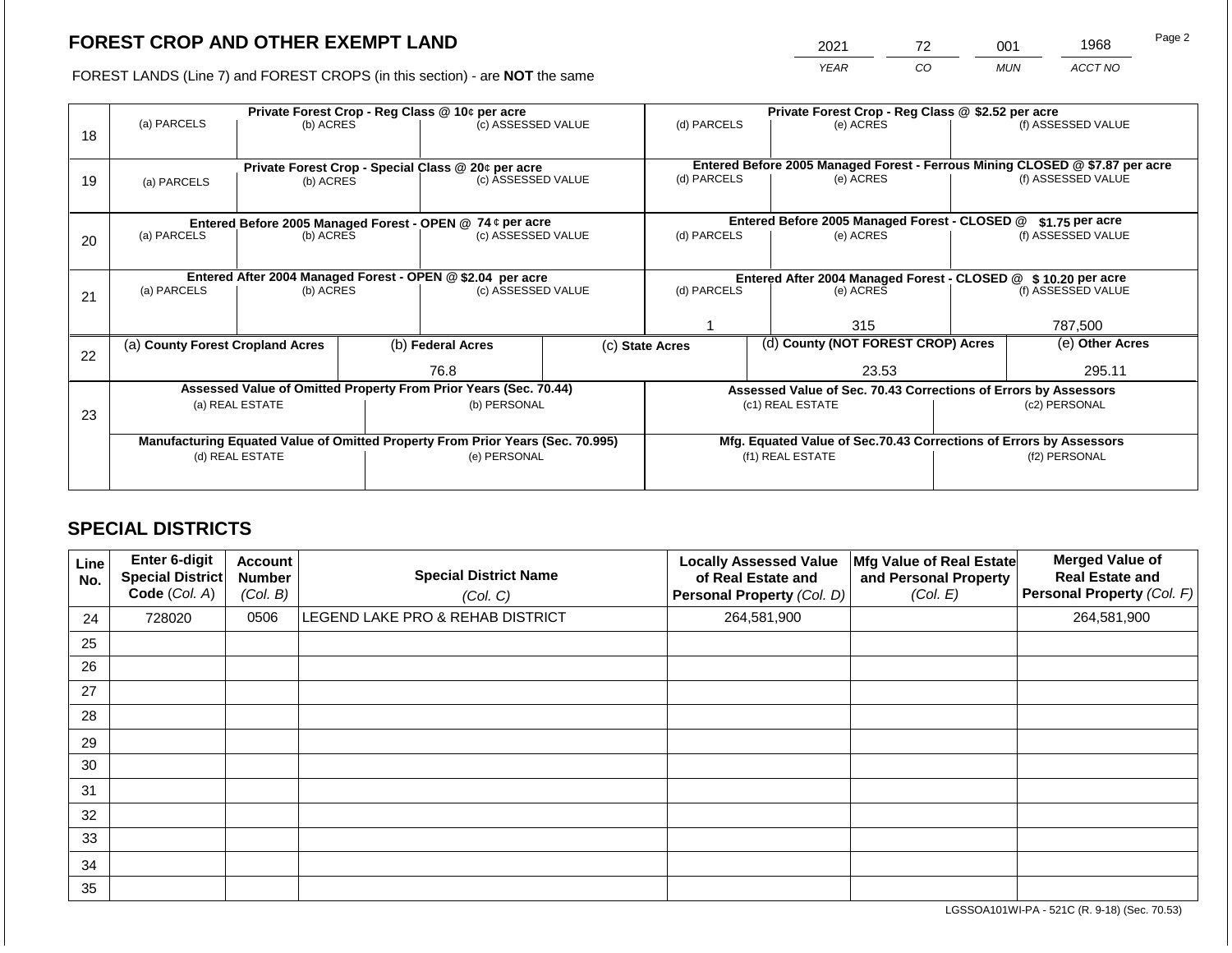#### *YEAR*  2021  $\overline{co}$ *MUN ACCT NO*  1968 **Line No. Enter 6-digit School District Code** *(Col. A)* **Account Number** *(Col. B)* **School District Name** *(Col. C)* **Locally Assessed Value of Real Estate and Personal Property** *(Col. D)* **Mfg Value of Real Estate and Personal Property** *(Col. E)* **Merged Value of Real Estate and Personal Property** *(Col. F)* **A. SCHOOL DISTRICTS (K-8 and K-12)** 36 37 38 39 40 41 42 43 44 45 46 47 48 49 50 TOTAL ASSESSED VALUE OF SCHOOL DISTRICTS (K-8 and K-12) **B. UNION HIGH SCHOOL DISTRICTS** 51 52 53 54 55 **C. TECHNICAL COLLEGE DISTRICTS** 56 57 58 59 TOTAL ASSESSED VALUE OF TECHNICAL COLLEGES TOTAL ASSESSED VALUE OF UNION HIGH SCHOOLS 723434 0443 SCH D OF MENOMINEE INDIAN 325,060,900 325,060,900 001500 | 0014 | NORTH CENTRAL TECHNICAL COLLEGE WAUS 325,060,900 325,060,900 325,060,900 325,060,900 325,060,900 325,060,900

 *I hereby certify, to the best of my knowledge and belief, this form is complete and correct.*

| Name                   |                          | Title | Submission date  |
|------------------------|--------------------------|-------|------------------|
| R WINTER               |                          |       | 2021<br>ن ا<br>ັ |
| Email address<br>Phone |                          |       |                  |
| 715<br>799<br>5845     | RUTHW@CO.MENOMINEE.WI.US |       |                  |

LGSSOA101WI -PA-521C (R. 9-18) (Sec. 70.53)

Page 3

| <b>SCHOOL DISTRICTS</b> |  |  |
|-------------------------|--|--|
|-------------------------|--|--|

72

001